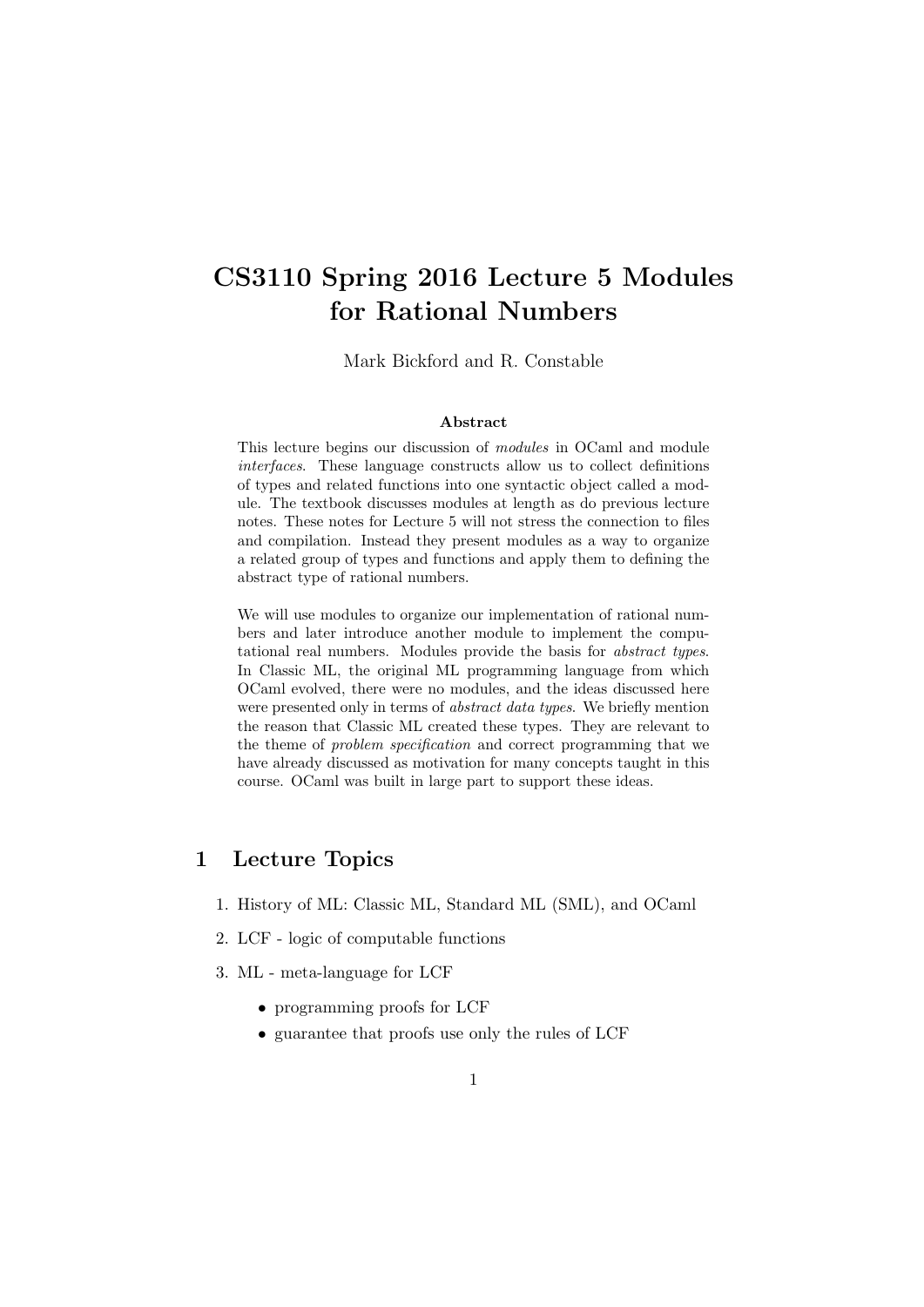- 4. Type system for ML
- 5. Module for rational numbers
- 6. Normalizing rational numbers using the gcd algorithm

#### Top down proof style

In the 1970's computer scientists were exploring how to make programming much more reliable. Several of the most cited and honored research was devoted to this area. Two British computer scientists, C.A.R. Hoare (now Sir Hoare) and Robin Milner were leaders in these efforts as was the Stanford computer scientist John McCarthy (the creator of Lisp) and Dana Scott who had moved to Oxford University. There are many other very eminent researchers in this area that are not mentioned in this lecture. We will mention others as the course progresses. Robin Milner was visiting Stanford and designing a functional programming with features that supported reasoning about programs. He and his colleagues were implementing a logic for reasoning about computable functions based on ideas proposed by Dana Scott [10]. In the 1970's Robin moved to Edinburgh University in Scotland and continued developing his approach. It was called Edinburgh LCF [4] because Milner and his team built the system at the University of Edinburgh in Scotland. It became a very influential system.<sup>1</sup>

#### http://amturing.acm.org/award\_winners/milner\_1569367.cfm

Edinburgh LCF provided a functional programming language for implementing the LCF logic and writing formal proofs in it. This functional language is often called Classical ML, the letters ML abbreviate Meta-Language, a central concept in logic. The ML type system includes types for logical formulas and a precise definition of formal proofs. ML implemented the concept of an abstract type to enforce that proofs can be built only using the formal rules of the logic as expressed in ML. There is no other way for normal users to create a proof than to build it in the abstract type of LCF proofs. Every such object will be a legal proof. The Classical ML type system makes precise the concept of an LCF proof. This

<sup>&</sup>lt;sup>1</sup>Robin and the second author on these notes became close friends and colleagues, so I can tell stories about his personal role in computer science. He won the Turing Award for this and other fundamental contributions – see the url. He was advising the two authors of these notes on our logic of events when he died in 2010 and the CS community mourned.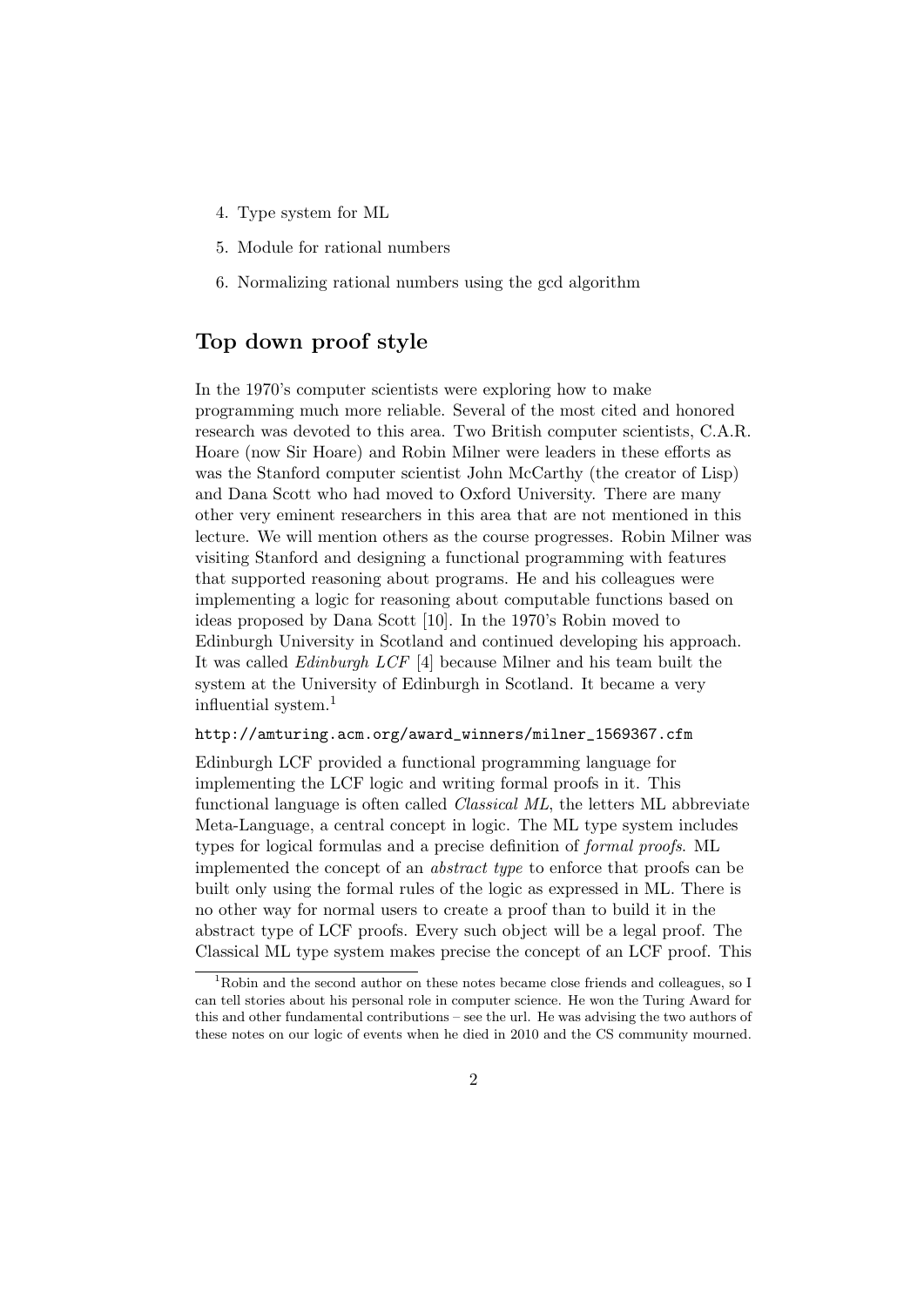implementation of proofs can be shown faithful to the notion of proof as defined by logicians studying the foundations of mathematics, such as Hilbert, Gödel, Church, and Turing among others.

The Edinburgh LCF approach is very general and is now used by other projects to implement more expressive logics and support the creation of formal proofs in them. Systems that support the creation of formal proofs are called proof assistants, and they have been built for various logics. Edinburgh LCF was one of the first; Cambridge LCF followed, creating the HOL proof assistant [8, 9, 7]. The Nuprl proof assistant for type theory uses Classic ML [2]. The Coq proof assistant [3, 6, 1] uses a related metalanguage and is implemented in OCaml as is the Meta-PRL [5] proof assistant.

Here is a diagram that shows the structure of a proof as a tree of objects called *sequents*.<sup>2</sup> The only way to build a proof tree is by applying the constructors for the abstract Classical ML type of LCF proofs.

$$
\vdash \text{for all } L: t \text{ list } A(L) \text{ and } B(L)
$$
\n
$$
\downarrow
$$
\n
$$
L: t \text{ list } \vdash A(L) \text{ and } B(L)
$$
\n
$$
\downarrow
$$
\n
$$
L: t \text{ list } \vdash A(L)
$$
\n
$$
\downarrow
$$
\n
$$
\vdash A([\ ]) \quad L: t \text{ list } A(L), x: t \vdash A(x.L)
$$
\n
$$
\vdots
$$

The value of an abstract type is especially clear in the case of proofs. The LCF designers required a mechanism to ensure that *that only logically* correct methods could be used to build formal proofs. They reduced that idea to applying the constructors of the abstract type of LCF proofs. The Classic ML programming language was designed to write programs called tactics that are safe programming tools for building formal proofs. Nuprl tactics are Classic ML programs that build proof objects in the ML abstract type of Nuprl proofs.

<sup>2</sup>These trees are frequently drawn top down, with the root at the top and leaves at the bottom.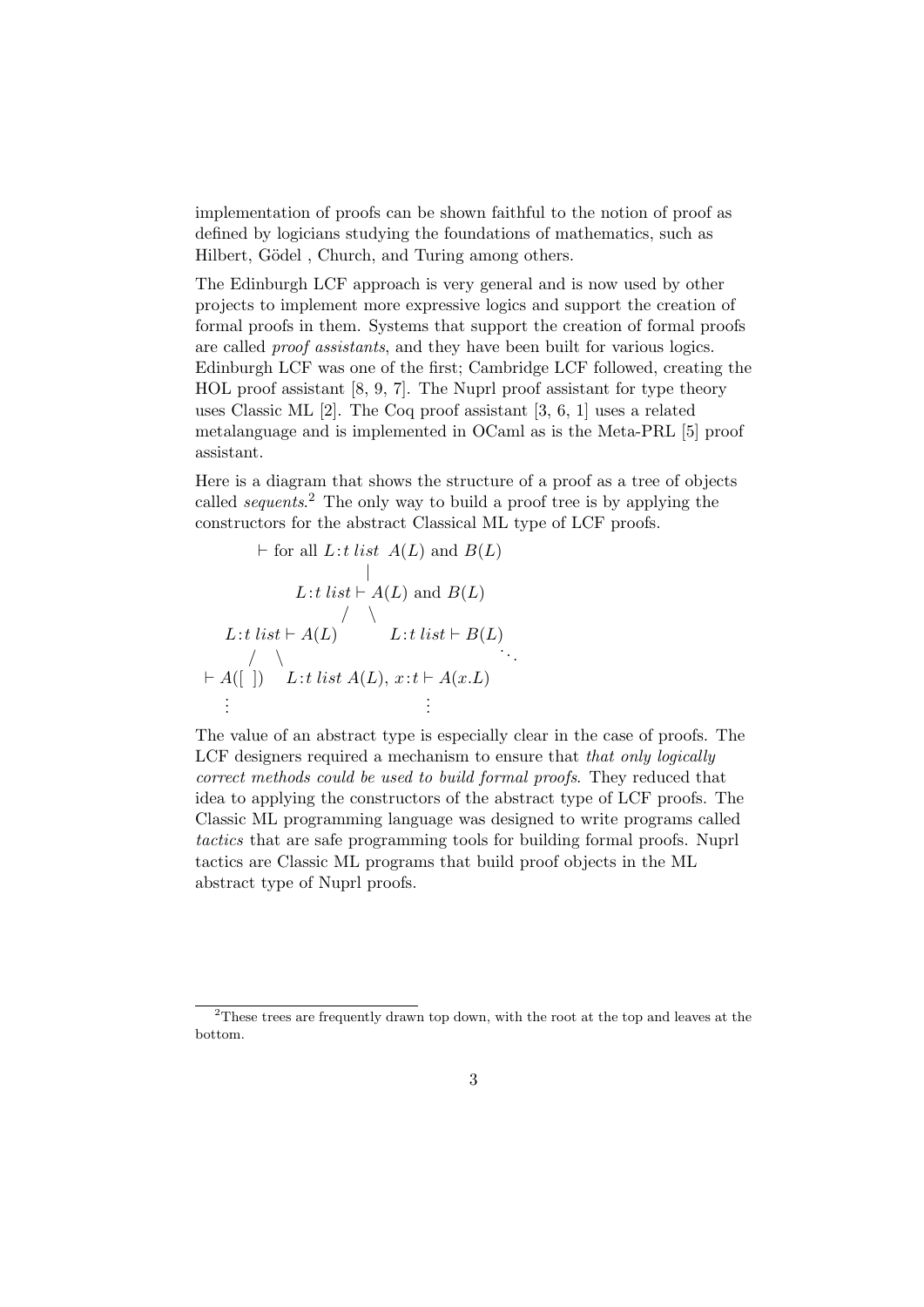### Algebraic properties of rational numbers

We now apply the notion of an abstract type to define the type of rational numbers and the basic functions to compute with them. We want to confirm that the implementation is correct by showing that the standard arithmetic laws apply. These can be expressed as equalities on the primitive operators, as we list below.

#### $x, y, z:$  rational.

| $x * y = y * x$                                                                                                                                |
|------------------------------------------------------------------------------------------------------------------------------------------------|
| $(x * y) * z = x * (y * z)$                                                                                                                    |
| $x * 1 = x$                                                                                                                                    |
|                                                                                                                                                |
| $x * \frac{1}{x} = 1$ if $x \neq 0$                                                                                                            |
| Commutative $x + y = y + x$<br>Associative $(x+y)+z=x+(y+z)$<br>Identity $x+0=x$<br>Distributive $(x+y)*z = x*z+y*z$<br>Inverse $x + (-x) = 0$ |

 $\langle$ rational, +,  $\ast$ , -,  $\frac{1}{x}$  $\frac{1}{x}$ , 0, 1> is a "field".

### Abstract 'Interface'

We now examine how to create a module that uses an interface, denoted mli, to provide the abstract signature that defines the module of rational numbers. These ideas are discussed and illustrated in Chapter 4 of Real World OCaml. The textbook explains the notion of signatures and abstract types. It also notes that in the context of OCaml, "the terms interface, signature, and module type are all used interchangeably." Here is the OCaml abstract type for rational numbers, rat.mli, defined using a module with an interface (indicated by mli).

rat.mli (You should really use *big\_int* instead of int.)

```
type rat
val rat0 : rat
val rat1 : rat
val add_rat : rat -> rat -> rat
val mul_rat : rat -> rat-> rat
val inv_rat : rat -> rat
val aminus_rat: rat -> rat
val mk\_rat : (int * int) \rightarrow rat
```
rat.ml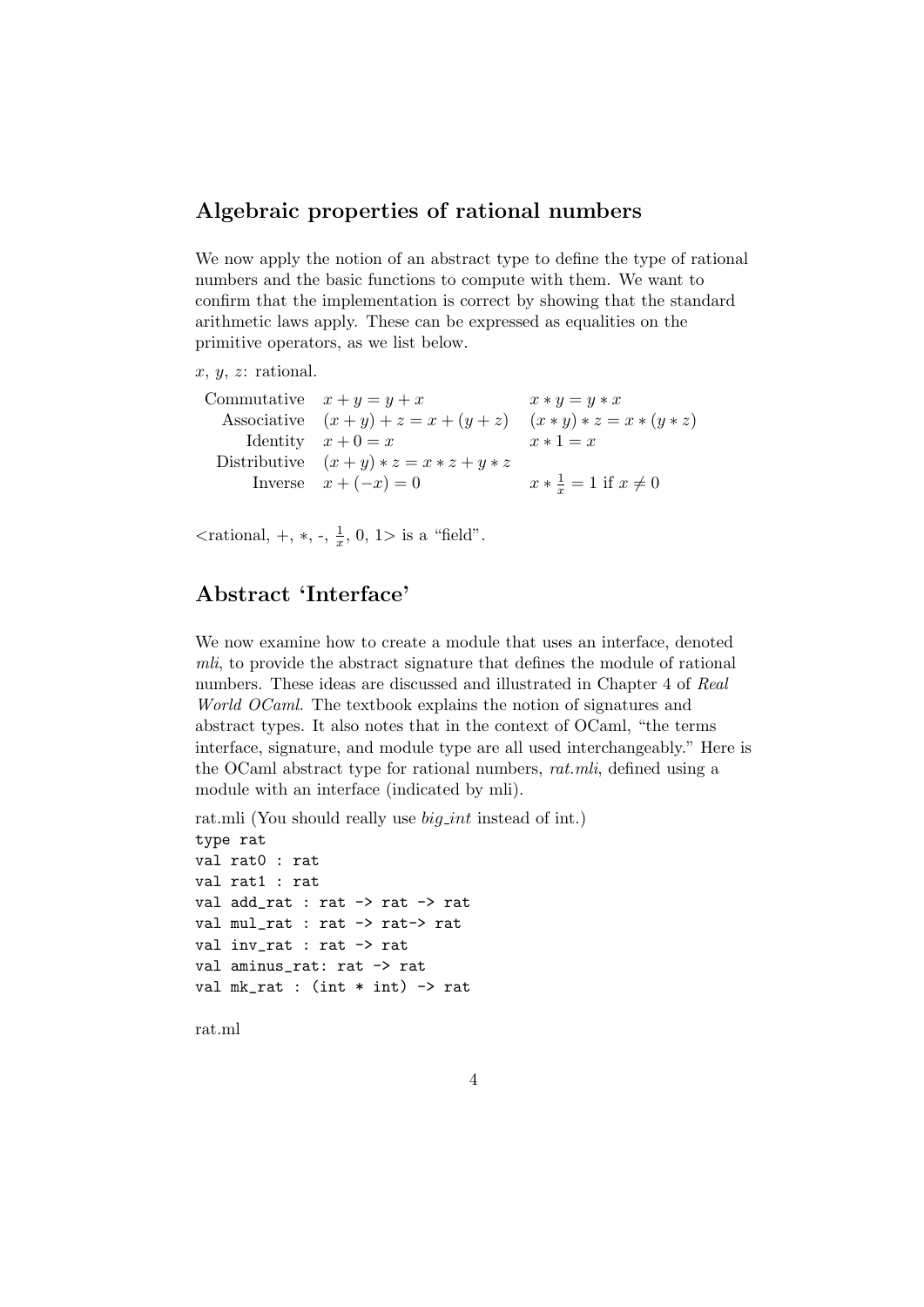```
type rat = int * intlet mk\_rat(a,b) =
      if b = 0 then failwith "mk_rat: 0 denominator"
      else (a,b)
let rat0 = (0,1)let rat1 = (1,1)
```
## GCD algorithm

We want to present rational numbers in a canonical form that removes the common factors in the numerator and denominator. We do this by "dividing out" the greatest common divisor.

See 'An Algorithm for the Greatest Common Divisor' by Anne Trostle on the Nuprl website for a more detailed explanation, and the implementation in Nuprl.

http://www.nuprl.org/MathLibrary/gcd/

$$
\frac{1}{b} + \frac{c}{d} = \frac{ad}{bd} + \frac{bc}{bd} = \frac{ad + bc}{bd}
$$

$$
(\frac{1}{2}) + (\frac{1}{2}) = \frac{1 \times 2 + 2 \times 1}{2 \times 2} = \frac{4}{4}
$$

We want to put  $\frac{a}{b}$  in *lowest terms*.

```
let reduce\_rat(a,b) =let g = gcd a b in(a/g, b/g)let rec gcd a b =if b = 0 then a
    else gcd b (a mod) b
```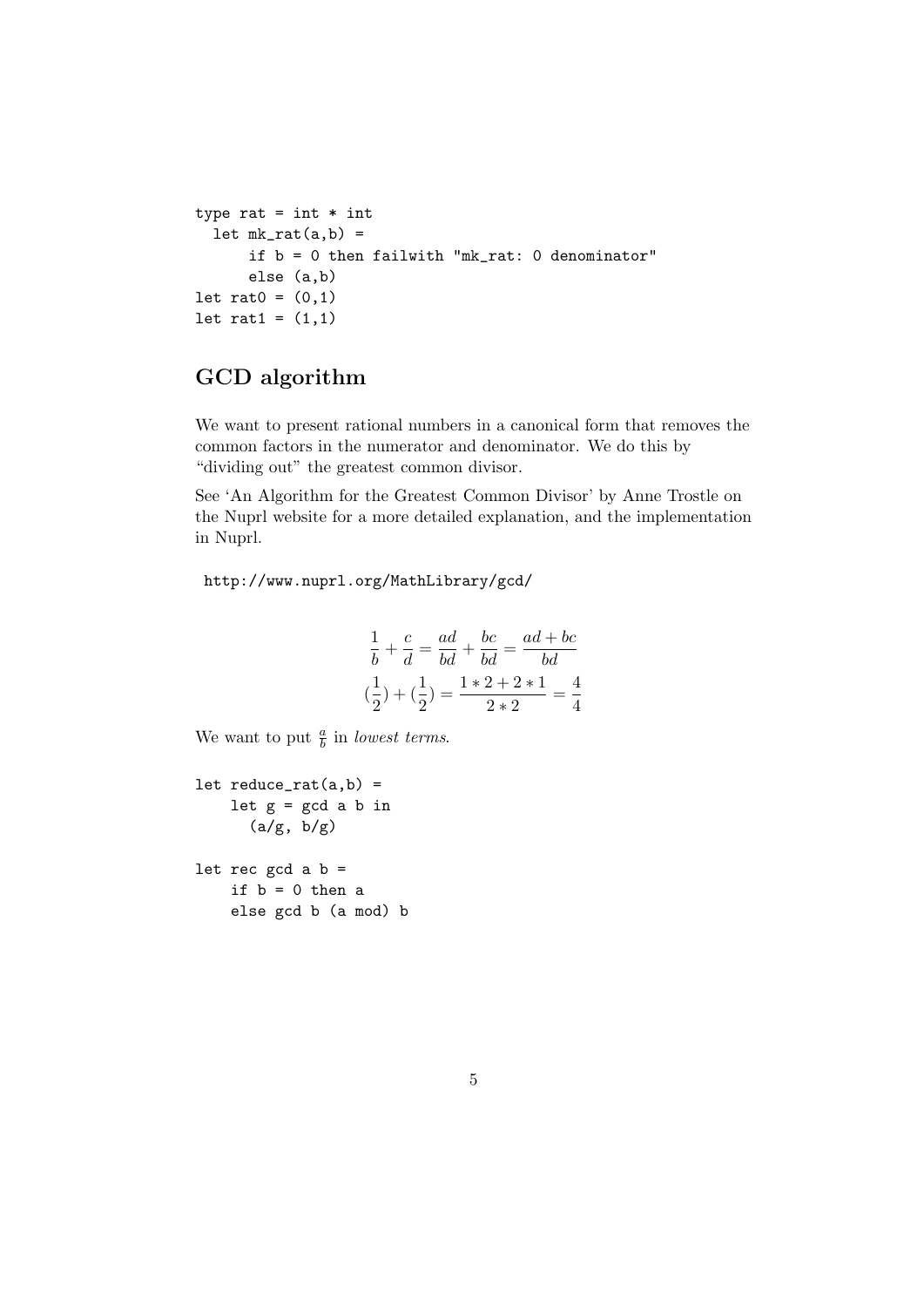Example of the gcd algorithm:

```
gcd 70 18 70 = 3 * 18 + 16 70 = 7 * 5 * 2gcd 18 16 18 = 1 * 16 + 2 18 = 3 * 3 * 2gcd 16 2 16 = 8 * 2 + 0gcd 2 0
 2
g = \gcd a b is the greatest common divsor of a, b.
g = \gcd a b \Rightarrow for some u, v: g = ua + vb.
Prove this by induction on |b|.
if |b| = 0then b = 0g = gcd a 0 = aWe need a = \_\_\ast a + \_\_\ast 0, (1,0) solves this.
if |b| > 0then b != 0
       g = \gcd a b = \gcd b (a mod b)
  1. a = qb + (a \mod b), when q = a \div b.
     |a \bmod b| < |b|So for some u, v:
  2. q = ub + v * (a \mod b)va = vqb + v * (a \mod b)3. q - va = ub - vqb
```

```
(u - vq)bq = va + (u - vq)b
```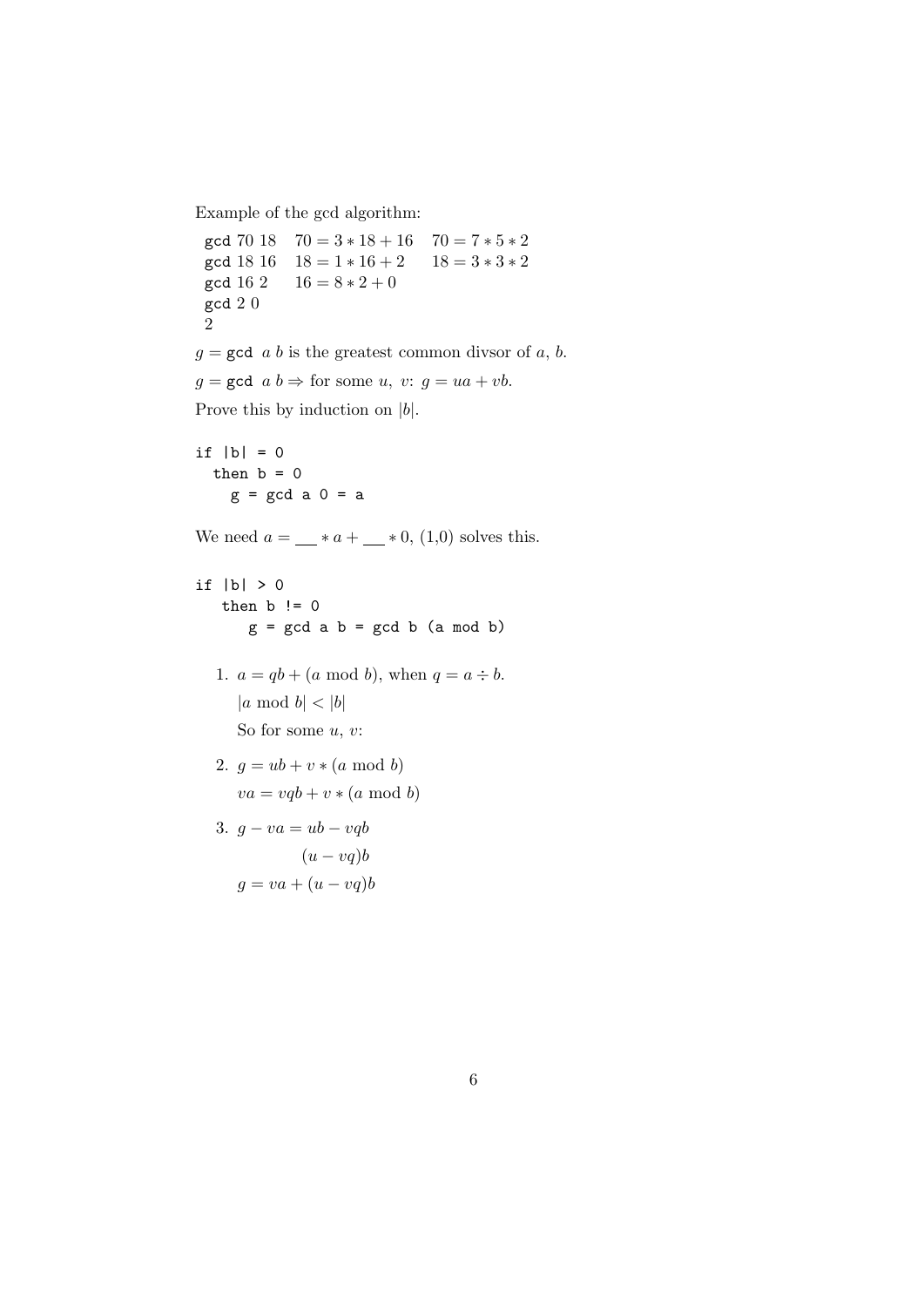### References

- [1] Yves Bertot and Pierre Castéran. Interactive Theorem Proving and Program Development; Coq'Art: The Calculus of Inductive Constructions. Texts in Theoretical Computer Science. Springer-Verlag, 2004.
- [2] Robert L. Constable, Stuart F. Allen, H. M. Bromley, W. R. Cleaveland, J. F. Cremer, R. W. Harper, Douglas J. Howe, T. B. Knoblock, N. P. Mendler, P. Panangaden, James T. Sasaki, and Scott F. Smith. Implementing Mathematics with the Nuprl Proof Development System. Prentice-Hall, NJ, 1986.
- [3] Thierry Coquand and G. Huet. The calculus of constructions. Information and Computation, 76:95–120, 1988.
- [4] Michael Gordon, Robin Milner, and Christopher Wadsworth. Edinburgh LCF: a mechanized logic of computation, volume 78 of Lecture Notes in Computer Science. Springer-Verlag, NY, 1979.
- [5] Jason Hickey, Aleksey Nogin, Robert L. Constable, Brian E. Aydemir, Eli Barzilay, Yegor Bryukhov, Richard Eaton, Adam Granicz, Alexei Kopylov, Christoph Kreitz, Vladimir N. Krupski, Lori Lorigo, Stephan Schmitt, Carl Witty, and Xin Yu. MetaPRL — A modular logical environment. In David Basin and Burkhart Wolff, editors, Proceedings of the  $16^{th}$  International Conference on Theorem Proving in Higher Order Logics (TPHOLs 2003), volume 2758 of Lecture Notes in Computer Science, pages 287–303. Springer-Verlag, 2003.
- [6] Gérard Huet, Gilles Kahn, and Christine Paulin-Mohring. The Coq proof assistant : A tutorial : Version 6.1. Technical report, INRIA-Rocquencourt, CNRS and ENS Lyon, August 1997.
- [7] Tobias Nipkow, Lawrence C. Paulson, and Markus Wenzel. **Isabelle/HOL**  $- A$  *Proof Assistant for Higher-Order Logic*, volume 2283 of Lecture Notes in Computer Science. Springer, 2002.
- [8] L. Paulson. Logic and Computation: Interactive Proof with Cambridge LCF. Cambridge University Press, NY, 1987.
- [9] L. C. Paulson. Standard ML for the Working Programmer. Cambridge University Press, 1991.